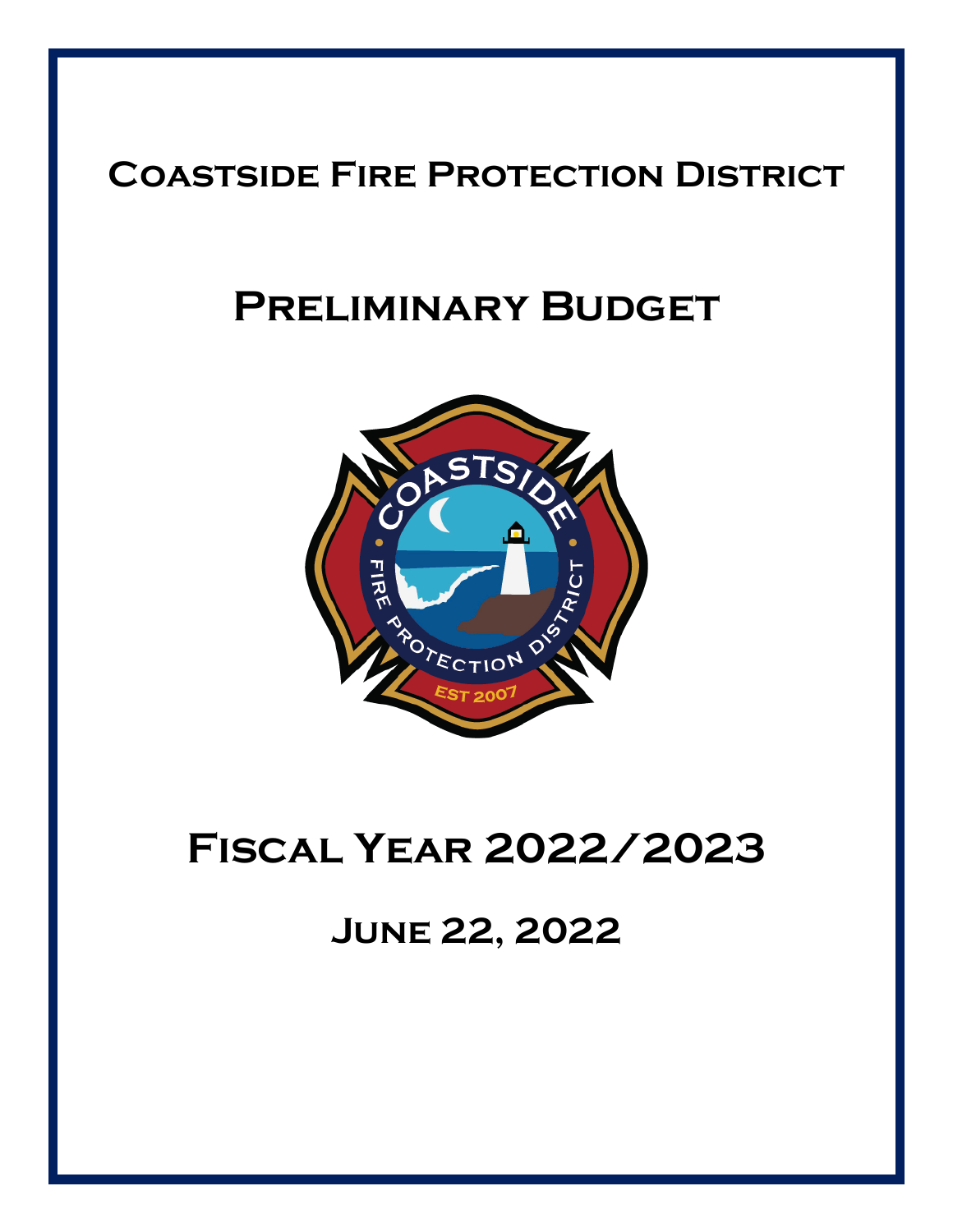

## **Coastside Fire Protection District STAFF REPORT**

**TO**: Honorable Board of Directors

**FROM**: Jonathan Cox, Deputy Chief

**DATE**: June 22, 2022

**SUBJECT**: Preliminary Budget Fiscal Year (FY) 2022/23

#### **Staff Recommendation**

- 1. The Board of Directors accepts this report as presented.
- 2. The Board o f Directors review and approve the Preliminary Budget for Fiscal Year 2022/23

#### **Background**

The 2022/23 Preliminary Budget submitted to you is conservatively prepared with due regard to current economic conditions. Coastside Fire Protection Districts' (CFPD) General Fund is utilized for daily business transactions including distribution of vendor payments, collection of district revenues, and processing of payroll and is administered by CFPD staff and processed through the San Mateo County Auditor's Office. Internal Service Fund (ISF) reserves are held in the Local Agency Investment Fund (LAIF) and are operationally transferred in or out of the General Fund as budgeted with approval from the District Board.

The starting fund balance in the General Fund for 2021/22, resulting from calculation of 2020/21 actual revenues and expenditures, was \$6,721,893. This fund balance, combined with incoming revenues during the 2021/22 fiscal year, eliminated the need for a transfer-in of LAIF revenues and facilitated a transfer-out to LAIF of \$2,473,000. The projected 2022/23 beginning fund balance in the General Fund is based on 2021/22 estimated actuals and is projected at \$6,674,467. Staff recommends a net transferout to LAIF in the amount of \$1,401,783 in 2022/23.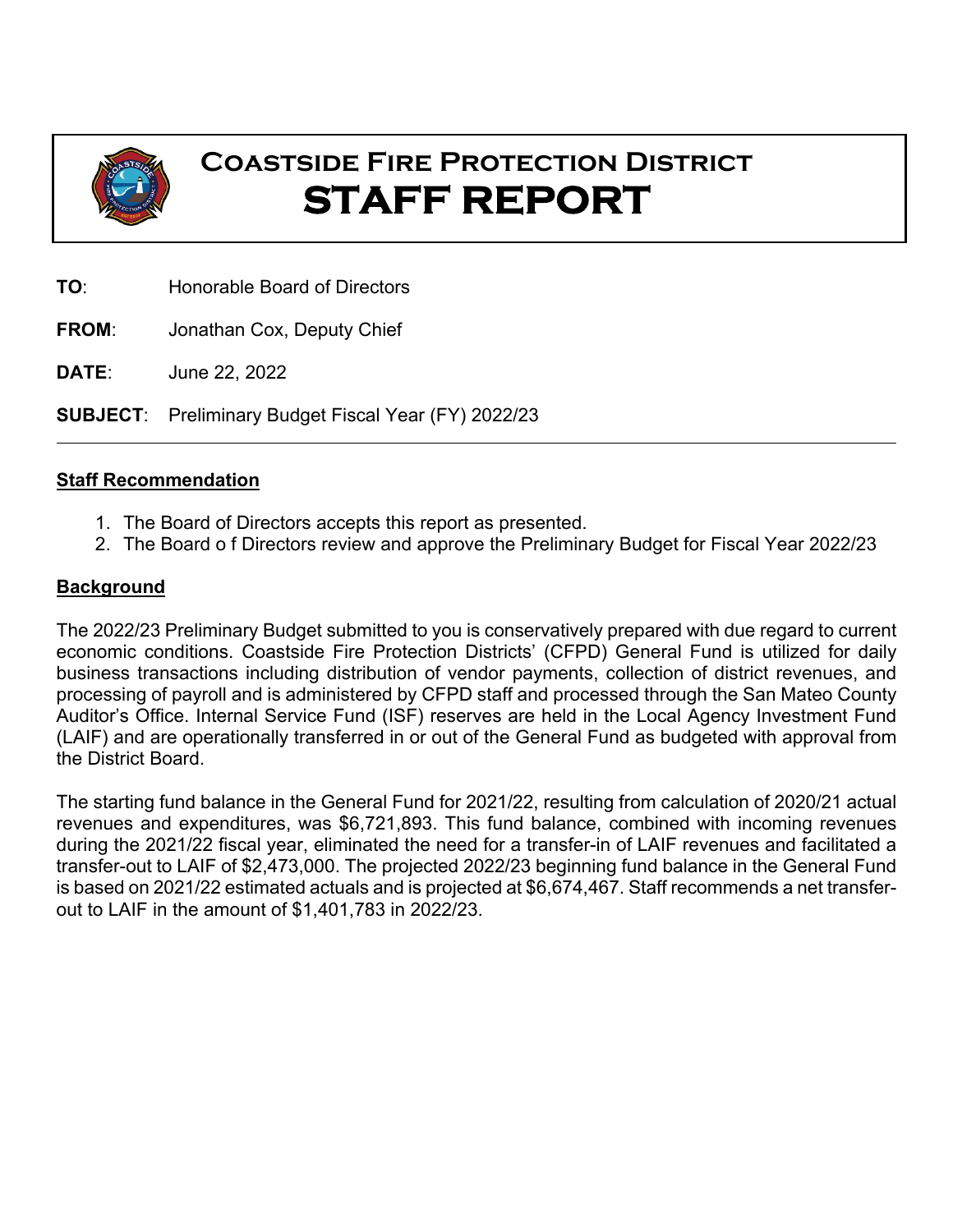| <b>General Fund</b>           | 2021/22             | 2021/22             | 2022/23               |
|-------------------------------|---------------------|---------------------|-----------------------|
| <b>Budget Summary:</b>        | <b>Final Budget</b> | <b>Est. Actuals</b> | <b>Prelim. Budget</b> |
| <b>Fund Balance Carryover</b> | \$6,721,893         | \$6,721,893         | \$6,674,467           |
| <b>Total Revenues*</b>        | \$14,610,816        | \$13,317,203        | \$13,222,511          |
| Transfer In from LAIF         | \$0.00              | \$0.00              | \$650,000             |
| <b>Total Funding</b>          | \$21,332,709        | \$20,039,096        | \$20,546,978          |
|                               |                     |                     |                       |
| <b>Operating Expenditures</b> | (\$13,627,509)      | (\$9,783,555)       | (\$14,064,995)        |
| Capital Outlay                | (\$1,705,200)       | (\$1,108,074)       | (\$3,080,200)         |
| <b>Transfer Out to LAIF</b>   | (\$4,000,000)       | (\$2,473,000)       | (\$1,401,783)         |
| <b>Total Expenditures</b>     | (\$19,332,709)      | (\$13,364,629)      | (\$18,546,978)        |
| <b>Fund Balance Remaining</b> | \$2,000,000         | \$6,674,467         | \$2,000,000           |
| Debt Service Contributions**  | \$0.00              | \$0.00              | \$0.00                |

Includes Property Taxes, Special Assessments, Contracts and ERAF rebate.

OPEB PARS Trust contribution is currently self-sustaining. No contributions were required in FY 2021/22 and are not budgeted in FY 2022/23.

#### **2021/22 Actual Budget Year Performance:**

**Revenues**: Estimated actual revenues are anticipated to come in at \$13,317,203 which represents a \$1,293,613 decrease over the \$14,610,816 adopted budgeted amount. The primary account categories significantly affected are Property Tax–Secured Current Year ↓\$837,231, Property Tax–Unsecured Current Year  $\downarrow$ \$31,534, Property Tax–SB816  $\downarrow$ \$107,881, Weed Abatement  $\downarrow$ \$207,265, and relatively small shortfalls in a number of accounts offset by increased Property Tax-ERAF Refund 1\\$775,856.

**Expenditures**: Estimated actual expenditures are expected to come in \$13,364,629, which is \$5,968,080 below the budgeted amount of \$19,332,709, largely due to a less than anticipated LAIF transfer-out  $\downarrow$ \$1,527,000 due to County monthly transfer limits/year-end time constraints and estimated CAL FIRE contract savings of  $\downarrow$  \$2,285,777. Other significant reductions in expenditures were realized in Services and Supplies  $\downarrow$ \$238,541, Equipment Maintenance  $\downarrow$ \$237,633, Training and Education  $\downarrow$ \$114,463, Legal Contractual Services  $\downarrow$ \$230,585, Equipment and Apparatus  $\downarrow$ \$597,642, and Capital Outlay ↓\$597,126.

#### **Personnel Costs:**

CAL FIRE contractual costs plus District Salaries and Benefits are estimated to total \$8,099,605 in 2021/22, which equates to almost 61% of the projected \$13,317,203 in total estimated revenues. This amount is well below the District's goal of a 75% personnel cost to revenue ratio.

#### **2022/23 Preliminary Budget:**

**Revenues**: The Preliminary Budget property tax revenue amounts are based on 2021/22 estimated actuals with a conservative 2% increase projected from the previous fiscal year. A transfer-in of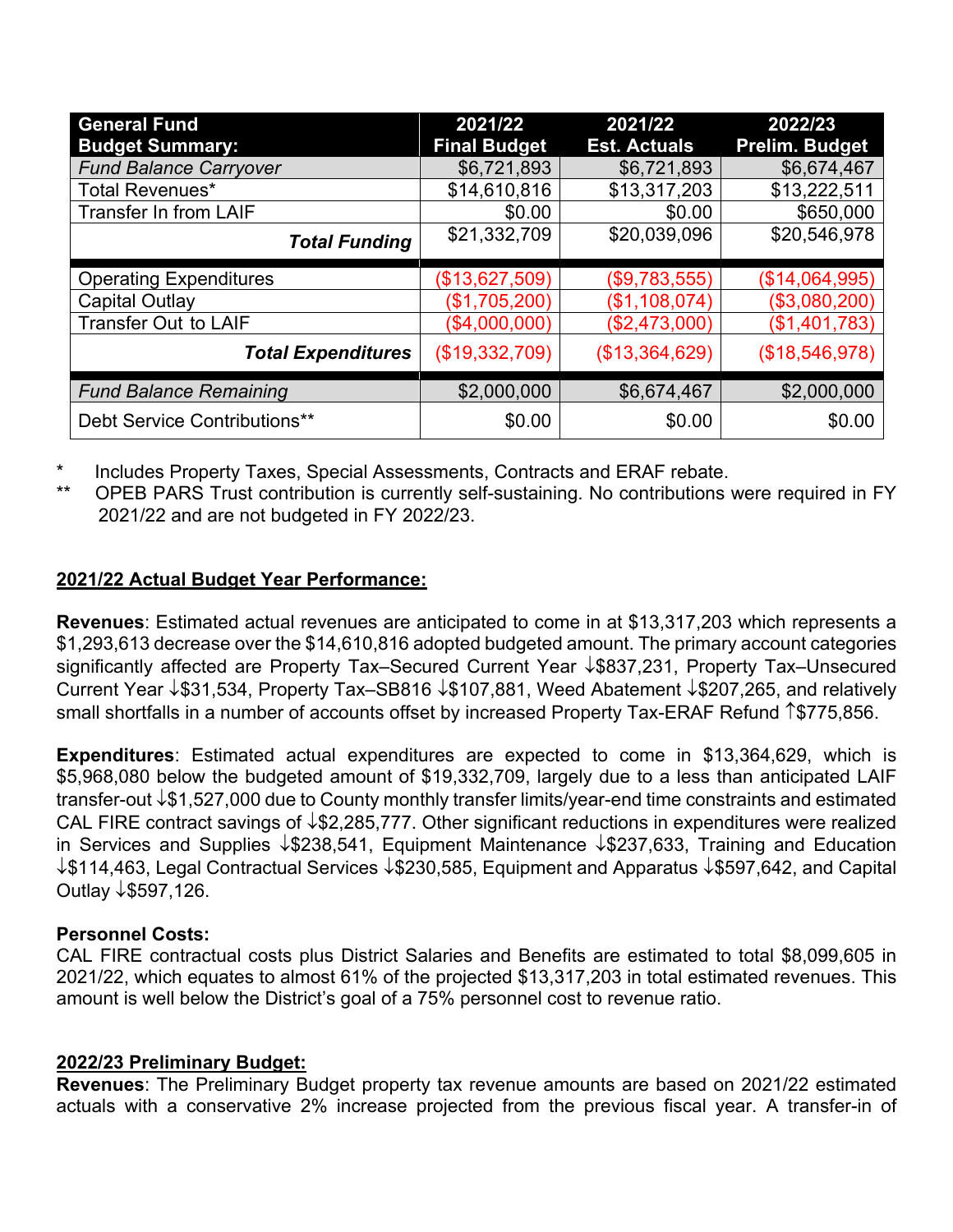\$650,000 from LAIF will provide for apparatus replacement outfitting. ERAF revenues are estimated using a 5-year average. This amount has the potential to change pending the County's 2022/23 projections which will be incorporated into the final budget.

**Expenditures**: The current 7-year cooperative agreement with CAL FIRE allows for a 5% annual contract escalator, resulting in an increase of \$398,514 in Contractual Services for 2022/23. Over \$200,000 will be allocated for weed abatement contractors in order to take action in accordance with the District's Vegetation Management Action Plan and \$2,000,000 is allocated to the architectural design phase of the new Station 44 replacement.

#### **Personnel Costs:**

CAL FIRE contractual costs plus District Salaries and Benefits are estimated to total \$10,903,095 in 2022/23, which equates to 79% of the projected \$13,872,511 in total estimated revenues. While this amount is slightly above the District's goal of a 75% personnel cost to revenue ratio at present, contract savings in the amount of \$232,254 are estimated for the 2021/22 fiscal year and will be reflected in final budget numbers.

#### **Internal Service Fund Budget (LAIF):**

| <b>Preliminary Budget 2022/23</b>                 | <b>Amount</b> |
|---------------------------------------------------|---------------|
| Balance as of May 31, 2022                        | \$11,811,467  |
| Projected 2022/23 Interest Income                 | \$30,000      |
| Projected 2022/23 Net Transfers from General Fund | \$1,401,783   |
| <b>Total Revenues</b>                             | \$13,243,250  |
| <b>LAIF Budget Distribution</b>                   |               |
| <b>New Fire Station 44</b>                        | \$12,200,000  |
| <b>Weed Abatement Reserve</b>                     | \$23,250      |
| Apparatus Replacement                             | \$750,000     |
| <b>Tools &amp; Equipment Reserve</b>              | \$250,000     |
| Undesignated                                      | \$20,000      |
| <b>Total Expenditures</b>                         | \$13,243,250  |

#### **Public Agency Retirement Services Trust (PARS):**

| Balance as of May 31, 2022                                        | \$3,972,429 |
|-------------------------------------------------------------------|-------------|
| Projected Balance as of June 30, 2022 (based on 2021/22 averages) | \$3,916,032 |

#### **Petty Cash Account:**

| Projected Balance as of June 30, 2022                                   | \$300 |
|-------------------------------------------------------------------------|-------|
| The summary above correlates to the attached detailed budget documents. |       |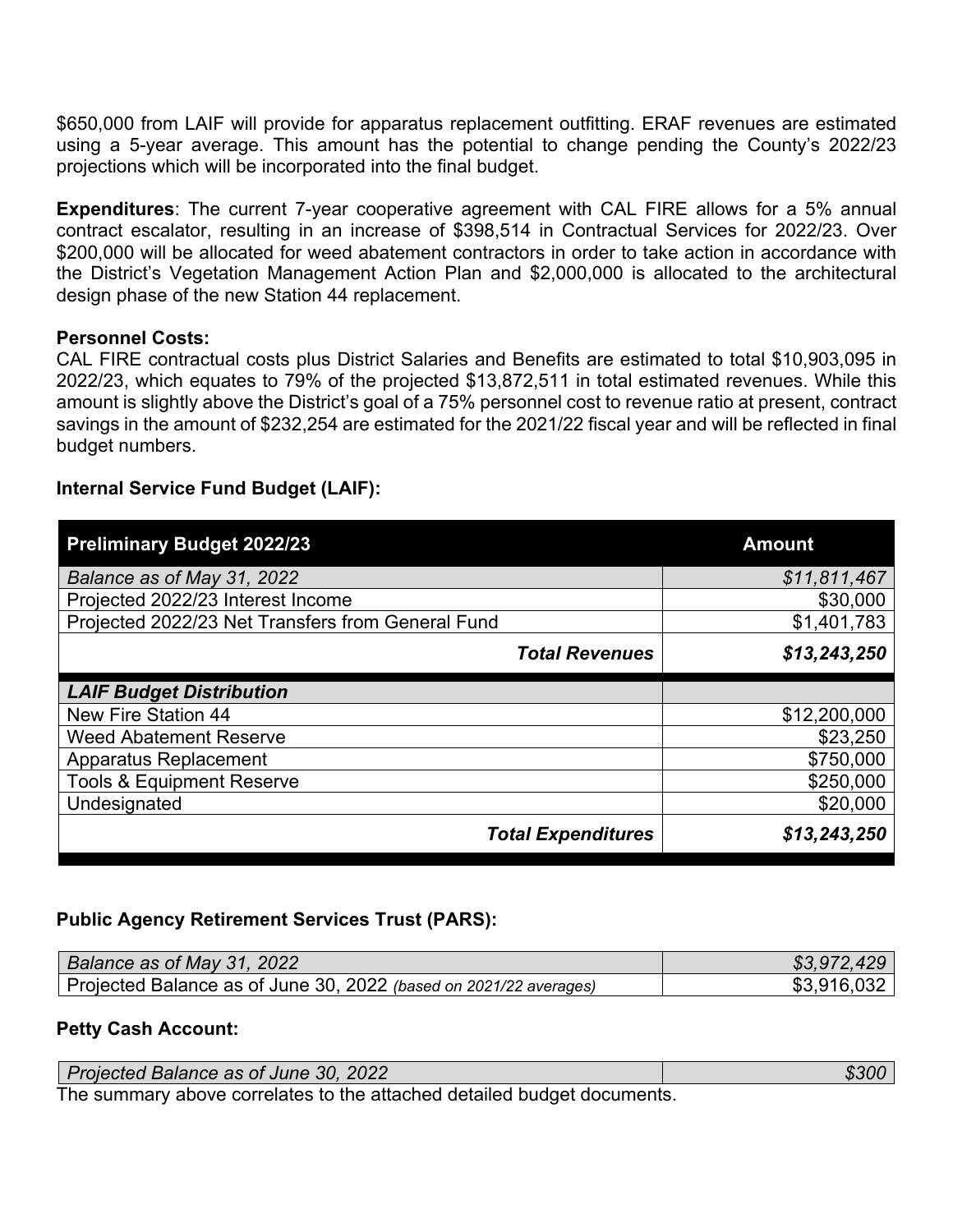|                  | $\mathsf{A}$    | B                                                                | $\overline{F}$                  | G                                    | H                                                      |                                       |                                                                        |
|------------------|-----------------|------------------------------------------------------------------|---------------------------------|--------------------------------------|--------------------------------------------------------|---------------------------------------|------------------------------------------------------------------------|
|                  |                 | Revenue . Property Tax                                           |                                 |                                      |                                                        |                                       |                                                                        |
| $\overline{2}$   | Account         | <b>Account Description</b>                                       | FY 21/22<br><b>Final Budget</b> | FY 21/22 Estimated<br><b>Actuals</b> | \$ Variance<br>Est. Act 21/22 to<br>Final Budget 21/22 | FY 22/23<br><b>Preliminary Budget</b> | <b>s</b> Variance<br>Preliminary Budget 22/23<br>to Final Budget 21/22 |
| $\sqrt{3}$       |                 | Prior Fund Balance                                               | \$6,721,893                     | \$6,721,893                          | \$0                                                    | \$6,674,467                           | (47, 426)                                                              |
| 4                |                 | 1021 Property Tax - Secured Curr Yr.                             | \$10,723,956                    | \$9,886,725                          | $(*837,231)$                                           | \$10,084,460                          | ( \$639, 496)                                                          |
| $\sqrt{5}$       |                 | 1031 Property Tax - Unsecured Curr Yr.                           | \$469,097                       | \$437,563                            | ( \$31, 534)                                           | \$446,314                             | (\$22,783)                                                             |
| $\,6\,$          |                 | 1033 Property Tax - Prior Unsecured                              | \$0                             | (5,836)                              | $($ \$5,836)                                           | \$0                                   | \$0                                                                    |
| $\overline{7}$   |                 | 1041 Property Tax - SB 816 Sec. Supp. Curr Yr.                   | \$315,810                       | \$207,929                            | (\$107,881)                                            | \$212,088                             | (\$103,722]                                                            |
| $\bf 8$          |                 | 1042 Property Tax - SB 813 Unsec. Supp. Curr Yr.                 | \$0                             | \$0                                  | \$0                                                    | \$0                                   | \$0                                                                    |
| $\boldsymbol{9}$ |                 | 1043 Property Tax - Prior Secured SB 813                         | \$0                             | \$0                                  | \$0                                                    | \$0                                   | \$0                                                                    |
| 10               |                 | 1045 Property Tax - Prior Unsecured SB 813                       | \$0                             | \$0                                  | \$0                                                    | \$0                                   | \$0                                                                    |
| 11               |                 | 1046 Property Tax - ERAF Refund                                  | \$879,317                       | \$1,655,173                          | \$775,856                                              | \$1,237,892                           | \$358,575                                                              |
| 12               |                 | $1831$ H.O.P.T.R.                                                | \$30,306                        | \$18,000                             | ( \$12,306)                                            | \$31,641                              | \$1,335                                                                |
| 13               |                 | <b>Property Tax Revenue Sub - Total</b>                          | \$12,418,485                    | \$12,199,554                         | (\$218,931)                                            | \$12,012,394                          | (5406,091)                                                             |
| 14               | Revenue . Other |                                                                  |                                 |                                      |                                                        |                                       |                                                                        |
|                  |                 |                                                                  |                                 |                                      |                                                        |                                       | \$ Variance                                                            |
|                  |                 |                                                                  | FY 21/22                        | FY 21/22 Estimated                   | <i>s</i> Variance<br>Est. Act 21/22 to                 | FY 22/23                              | <b>Preliminary Budget</b><br>22/23 to Final Budget                     |
| 15               | Account         | <b>Account Description</b>                                       | <b>Final Budget</b>             | <b>Actuals</b>                       | Final Budget 21/22                                     | <b>Preliminary Budget</b>             | 21/22                                                                  |
| 16               |                 | 0913 Receipts                                                    | \$0                             | \$0                                  | \$0                                                    | \$0                                   | \$0                                                                    |
| 17               |                 | 1521 Interest                                                    | \$75,000                        | \$59,480                             | ( \$15,520]                                            | \$75,000                              | \$0                                                                    |
| 18               |                 | 1661 Highway Property Rental                                     | \$0                             | \$0                                  | \$0                                                    | \$0                                   | \$0                                                                    |
| 19               |                 | 1868 Timber Yield Tax Guarantee                                  | \$1                             | \$34                                 | \$33                                                   | \$1                                   | \$0                                                                    |
| 20               |                 | 2124 Plan Review / Reports                                       | \$65,000                        | \$88,583                             | \$23,583                                               | \$65,000                              | \$0                                                                    |
| 21               |                 | 2422 PTM Benefit Assessment                                      | \$75,000                        | \$68,243                             | ( \$6,757)                                             | \$75,000                              | \$0                                                                    |
| 22               |                 | 2433.01 Contracts - Martins Beach                                | \$3,090                         | \$1,545                              | (\$1,545)                                              | \$3,090                               | \$0                                                                    |
| 23               |                 | 2433.03 Contracts - Pillar Point AFB                             | \$3,668                         | \$3,668                              | \$0                                                    | \$4,200                               | \$532                                                                  |
| 24               |                 | 2433.05 Taxes - Special (CFD's)                                  | \$103,072                       | \$95,683                             | (47,389)                                               | \$103,072                             | \$0                                                                    |
| 25               |                 | 2433.06 AMR Lease - Sta 40                                       | \$42,000                        | \$36,775                             | \$5,225                                                | \$42,000                              | \$0                                                                    |
| 26               |                 | 2434 Weed Abatement                                              | \$232,000                       | \$24,735                             | (\$207, 265)                                           | \$232,000                             | \$0                                                                    |
| 27               |                 | 2439 HLF Benefit Assessment                                      | \$270,000                       | \$246,433                            | ( \$23,567)                                            | \$270,000                             | \$0                                                                    |
| 28               |                 | 2647 Reimbursements                                              | \$0                             | \$0                                  | \$0                                                    | \$0                                   | \$0                                                                    |
| 29               |                 | 2647.01 Reimbursement-Training                                   | \$0                             | \$0                                  | \$0                                                    | \$0                                   | \$0                                                                    |
| 30<br>31         |                 | 2647.02 Strike Team Reimbursement<br>2647.03 Reimbursement-Misc. | \$0<br>\$0                      | \$111,680<br>\$8,670                 | \$111,680<br>\$8,670                                   | \$0<br>\$0                            | $$o$$<br>\$0                                                           |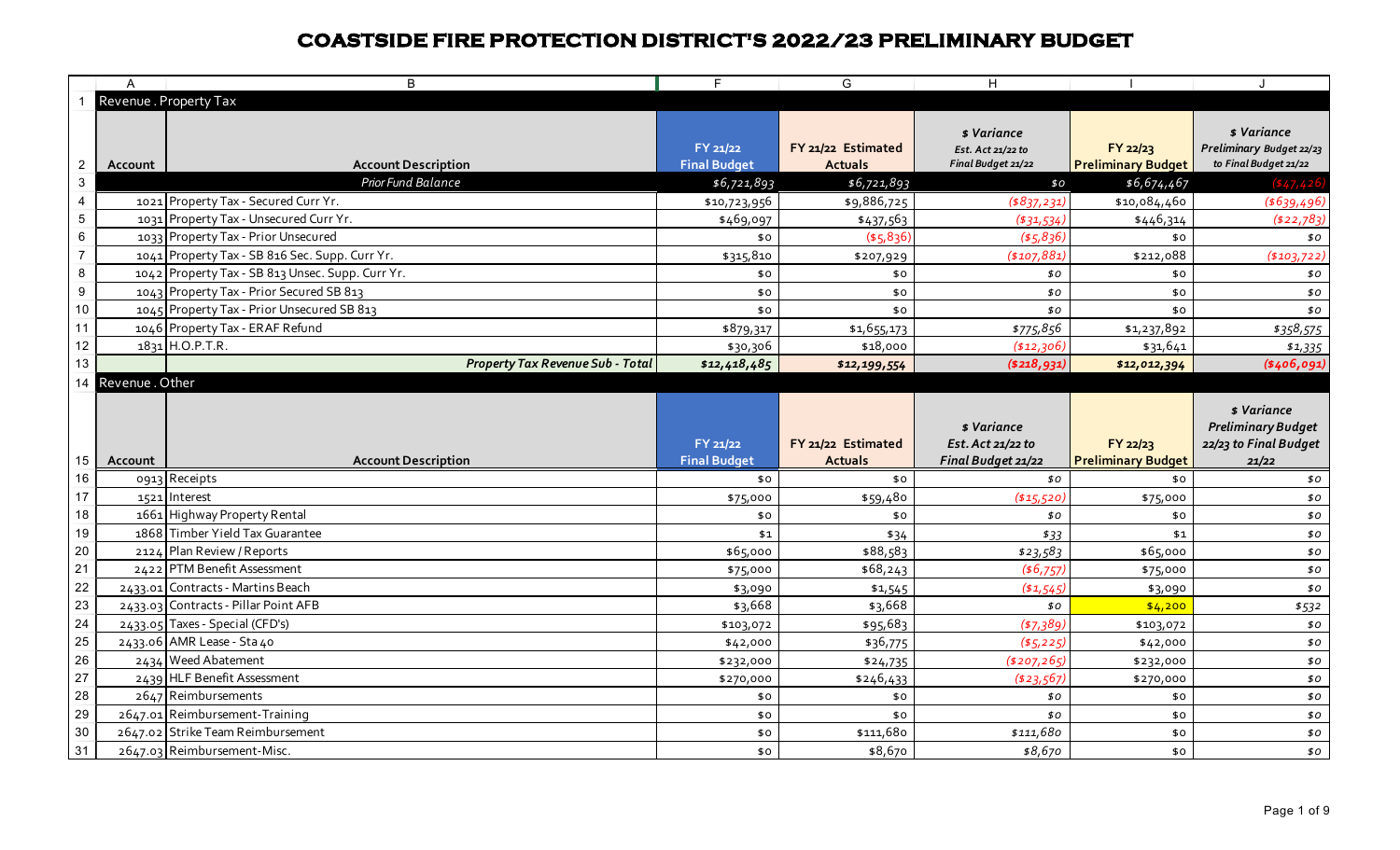|    | Α                     | B                                                        | $\overline{F}$                  | $\overline{G}$                       | $\overline{H}$                                         |                                       | $\cdot$                                                                    |
|----|-----------------------|----------------------------------------------------------|---------------------------------|--------------------------------------|--------------------------------------------------------|---------------------------------------|----------------------------------------------------------------------------|
| 32 |                       | 2647.04 Reimbursement-CAL FIRE                           | \$215,000                       | \$229,269                            | \$14,269                                               | \$232,254                             | \$17,254                                                                   |
| 33 |                       | 2658.01 Alarm Reports                                    | \$0                             | \$0                                  | \$0                                                    | \$0                                   | \$0                                                                        |
| 34 |                       | 2658.02 Misc. Income - General Fund                      | \$500                           | \$43,286                             | \$42,786                                               | \$500                                 | \$0                                                                        |
| 35 |                       | 2658.03 Other Income - LAIF Transfer                     | \$1,000,000                     | \$0                                  | (\$1,000,000                                           | \$650,000                             | \$350,000                                                                  |
| 36 |                       | 2658.05 Other Income - Grants                            | \$8,000                         | \$9,277                              | \$1,277                                                | \$8,000                               | \$0                                                                        |
| 37 |                       | 2658.06 AMR Fuel/Back Up Amb Oper                        | \$0                             | \$0                                  | \$0                                                    | \$0                                   | \$0                                                                        |
| 38 |                       | 2658.07 ALS - JPA                                        | \$100,000                       | \$83,005                             | \$16,995                                               | \$100,000                             | \$0                                                                        |
| 39 |                       | 2658.08 Misc. Income - Training Classes                  | \$0                             | \$0                                  | \$0                                                    | \$0                                   | \$0                                                                        |
| 40 |                       | 2658.09 Other Income - Sale of Surplus Eqpt.             | \$0                             | \$7,283                              | \$7,283                                                | \$0                                   | \$0                                                                        |
| 41 |                       | <b>Other Tax Revenue Sub - Total</b>                     | \$2,192,331                     | \$1,117,649                          | (\$1,074,682)                                          | \$1,860,117                           | ( \$332, 214)                                                              |
| 42 |                       | <b>SubTotal Revenues</b>                                 | \$14,610,816                    | \$13,317,203                         | (\$1,293,613)                                          | \$13,872,511                          | ( \$738, 305)                                                              |
| 43 |                       | <b>TOTAL REVENUES (Fund Balance + Incoming Revenues)</b> | \$21,332,709                    | \$20,039,096                         | ( \$1, 293, 613)                                       | \$20,546,978                          | (5785, 731)                                                                |
| 44 |                       |                                                          |                                 |                                      |                                                        |                                       |                                                                            |
| 45 | Salaries and Benefits |                                                          |                                 |                                      |                                                        |                                       |                                                                            |
| 46 | Account               | <b>Account Description</b>                               | FY 21/22<br><b>Final Budget</b> | FY 21/22 Estimated<br><b>Actuals</b> | \$ Variance<br>Est. Act 21/22 to<br>Final Budget 21/22 | FY 22/23<br><b>Preliminary Budget</b> | \$ Variance<br><b>Preliminary Budget</b><br>22/23 to Final Budget<br>21/22 |
|    |                       |                                                          |                                 |                                      |                                                        |                                       |                                                                            |
| 47 | 4111                  | Salaries & Wages                                         | \$0                             | \$0                                  | \$0                                                    | \$0                                   | \$0                                                                        |
| 48 |                       |                                                          | \$0                             | \$0                                  | (50)                                                   | \$0                                   | \$0                                                                        |
| 49 | 4192                  | 4176 Other Pay<br><b>Director Pay</b>                    | \$18,000                        | \$14,070                             |                                                        | \$18,000                              | \$0                                                                        |
| 50 | 4312                  | Medicare Contribution                                    | \$1,000                         | \$1,077                              | ( \$3,930)<br>\$77                                     | \$1,000                               | \$0                                                                        |
| 51 | 4321                  | PERS Contribution (Retirement)                           | \$1,392,527                     | \$1,393,367                          | \$840                                                  | \$1,504,664                           | \$112,137                                                                  |
| 52 | 4413.02               | Health Insurance (Retired Employees)                     | \$12,000                        | \$5,396                              | ( \$6, 604)                                            | \$12,000                              | \$0                                                                        |
| 53 | 4422                  | Dental Insurance                                         | \$1,000                         | \$0                                  | (\$1,000]                                              | \$1,000                               | \$0                                                                        |
| 54 | 4441                  | Life and Disability Coverage                             | \$7,500                         | \$4,388                              | $($ \$3,112)                                           | \$7,500                               | \$0                                                                        |
| 55 |                       | 4511 Workers Compensation Insurance                      | \$8,484                         | \$15,151                             | \$6,667                                                | \$8,484                               | \$0                                                                        |
| 56 |                       | 4000 Sub - Total                                         | \$1,440,511                     | \$1,433,449                          | (57, 062)                                              | \$1,552,648                           | \$112,137                                                                  |
| 57 | Services and Supplies |                                                          |                                 |                                      |                                                        |                                       |                                                                            |
| 58 | Account               |                                                          | FY 21/22<br><b>Final Budget</b> | FY 21/22 Estimated<br><b>Actuals</b> | \$ Variance<br>Est. Act 21/22 to<br>Final Budget 21/22 | FY 22/23<br><b>Preliminary Budget</b> | \$ Variance<br><b>Preliminary Budget</b><br>22/23 to Final Budget<br>21/22 |
| 59 |                       | 5111 Agriculture Expenses                                | \$5,000                         |                                      | $($ \$5,000)                                           | \$5,000                               | \$0                                                                        |
| 60 |                       | 5111.01 Weed Contractor                                  | \$232,000                       | \$81,611                             | ( \$150, 389]                                          | \$232,000                             | \$0                                                                        |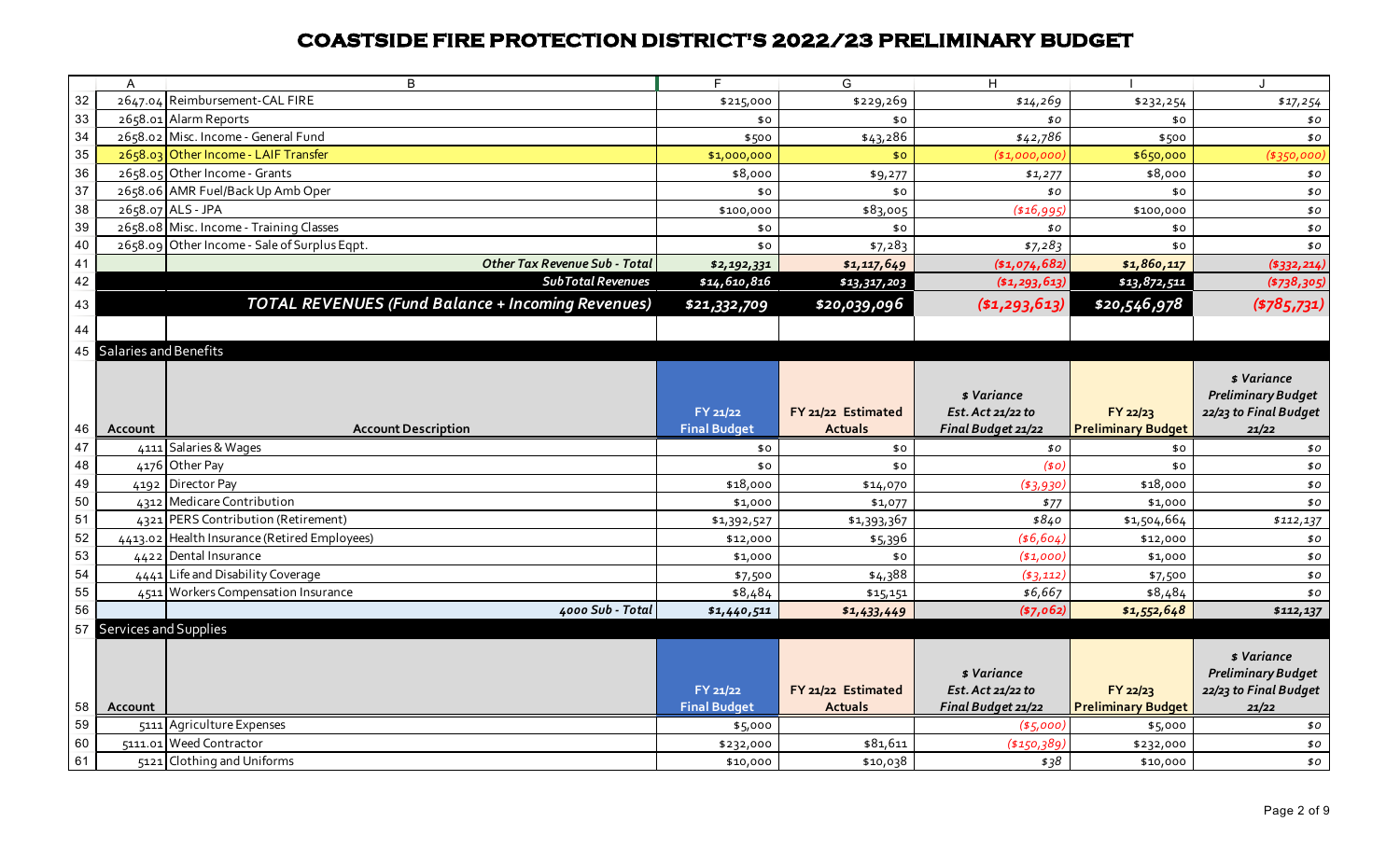|        | A              | B                                          | F.                  | G                  | H                  |                           | $\cdot$                   |
|--------|----------------|--------------------------------------------|---------------------|--------------------|--------------------|---------------------------|---------------------------|
| 62     | 5132           | Communications/Telephone                   | \$2,000             |                    | (\$2,000]          | \$2,000                   | \$0                       |
| 63     |                | 5132.02 Cellular                           | \$20,000            | \$21,825           | \$1,825            | \$20,000                  | \$0                       |
| 64     |                | 5132.03 Net Six/Telephones                 | \$200               | \$0                | (\$200             | \$200                     | $$o$$                     |
| 65     | 5132.04 Pagers |                                            | \$3,100             | \$3,219            | \$119              | \$3,100                   | \$0                       |
| 66     |                | 5132.05 Station 40                         | \$35,000            | \$28,867           | (56, 133)          | \$35,000                  | \$0                       |
| 67     |                | 5132.06 Station 41                         | \$14,000            | \$13,573           | (5427)             | \$14,000                  | \$0                       |
| 68     |                | 5132.07 Station 44                         | \$12,000            | \$12,702           | \$702              | \$12,000                  | \$0                       |
| 69     |                | 5156 Household Expense                     | \$35,000            | \$22,327           | (\$12,673)         | \$35,000                  | \$0                       |
| $70\,$ |                | 5156.03 Laundry Service                    | \$30,000            | \$29,944           | (556)              | \$30,000                  | \$0                       |
| 71     |                | 5164 Medical Equipment <\$500              | \$20,000            | \$5,774            | ( \$14, 226 ]      | \$20,000                  | \$0                       |
| $72\,$ |                | 5165 Medical Supplies                      | \$2,500             | \$284              | (\$2,216]          | \$2,500                   | \$0                       |
| 73     |                | 5193 Office Expense                        | \$20,000            | \$16,125           | \$3,875            | \$20,000                  | \$0                       |
| 74     |                | 5195 Subscriptions and Periodicals         | \$30,000            | \$18,053           | ( \$11, 947 ]      | \$30,000                  | \$0                       |
| 75     |                | 5197 Postage and Mailing                   | \$4,000             | \$2,705            | (\$1,295           | \$4,000                   | \$0                       |
| 76     | 5197.01        | Postage and Mailing - Admin                | \$0                 | \$0                | \$0                | \$0                       | \$0                       |
| 77     |                | 5211 Computer Software                     | \$60,000            | \$51,305           | \$8,695            | \$60,000                  | \$0                       |
| 78     |                | 5211.01 Computer Software - Mobile Devices | \$15,000            | \$1,174            | (\$13,826)         | \$15,000                  | \$0                       |
| 79     |                | 5212 Computer Supplies                     | \$2,500             | \$3,971            | \$1,471            | \$2,500                   | \$0                       |
| 80     |                | 5213 Computer <\$5,000                     | \$25,000            | \$15,003           | \$9,997            | \$25,000                  | \$0                       |
| 81     |                | 5231 Small Tools and Equipment             | \$25,000            | \$25,259           | \$259              | \$25,000                  | \$0                       |
| 82     |                | <b>Service and Supplies Sub Total</b>      | \$602,300           | \$363,759          | ( \$238,541)       | \$602,300                 | $$o$$                     |
|        |                | 83 Special District Expenses               |                     |                    |                    |                           |                           |
|        |                |                                            |                     |                    |                    |                           | \$ Variance               |
|        |                |                                            |                     |                    | \$ Variance        |                           | <b>Preliminary Budget</b> |
|        |                |                                            | FY 21/22            | FY 21/22 Estimated | Est. Act 21/22 to  | FY 22/23                  | 22/23 to Final Budget     |
| 84     | Account        | <b>Account Description</b>                 | <b>Final Budget</b> | <b>Actuals</b>     | Final Budget 21/22 | <b>Preliminary Budget</b> | 21/22                     |
| 85     |                | 0923 Disbursements (LAIF & PARS)           | \$4,000,000         | \$2,473,000        | (\$1,527,000]      | \$1,401,783               | ( \$2,598,217)            |
| 86     |                | 5300 Special District Expenses             | \$2,000             | \$0                | (\$2,000]          | \$2,000                   | \$0                       |
| 87     |                | 5331 Memberships                           | \$18,600            | \$16,062           | (42,538)           | \$18,600                  | \$0                       |
| 88     |                | 5341 Legal Publications / Notices          | \$4,000             | \$3,714            | (5286)             | \$4,000                   | \$0                       |
| 89     |                | 5351 Other Special District Expense        | \$22,000            | \$17,944           | (44,056)           | \$22,000                  | \$0                       |
| 90     |                | <b>Special District Sub Total</b>          | \$4,046,600         | \$2,510,720        | (\$1,535,880)      | \$1,448,383               | (\$2,598,217)             |
|        |                | 91 Maintenance. Equipment                  |                     |                    |                    |                           |                           |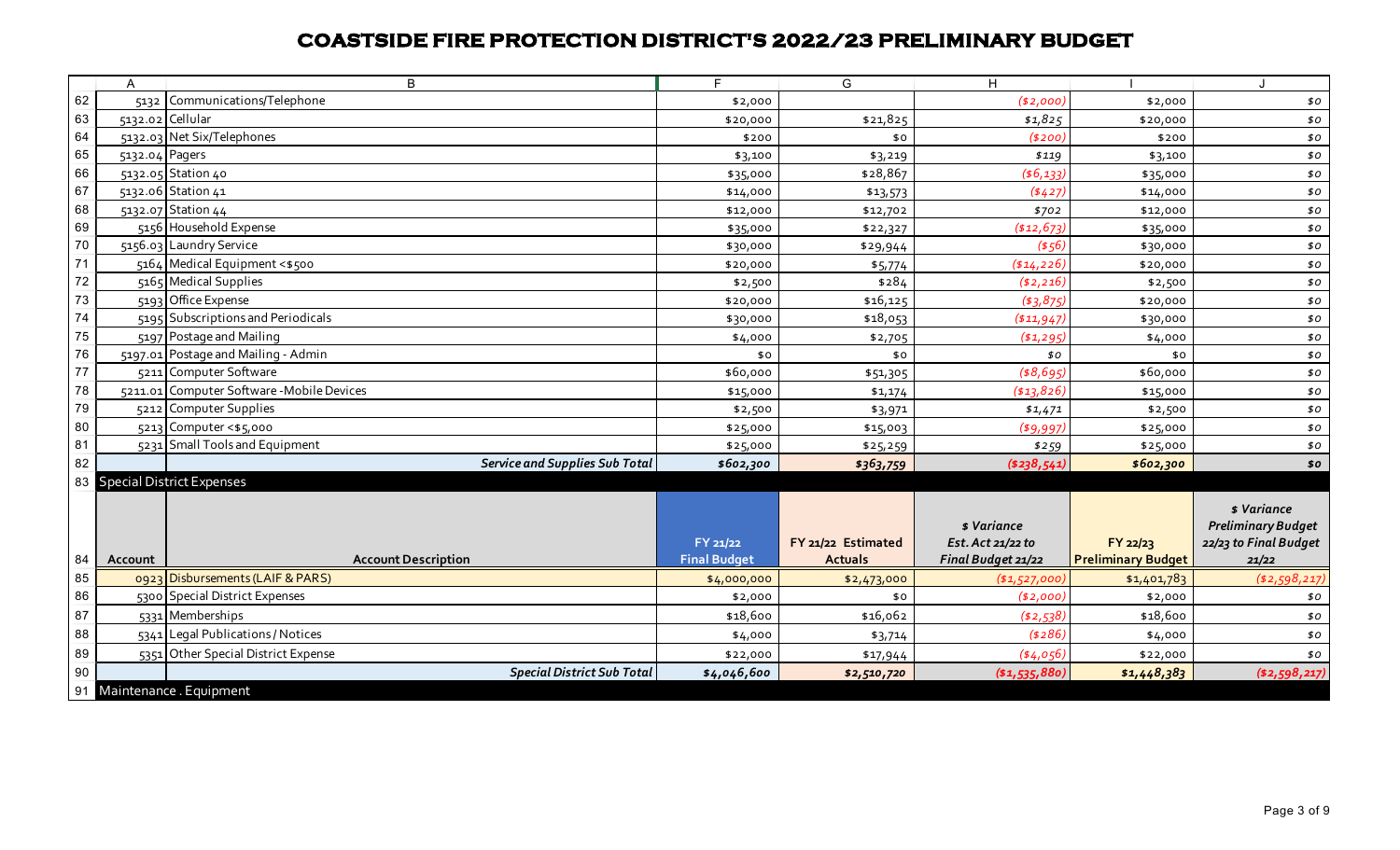|     | Α       | B                                                        | F                               | G                                    | H                                                      |                                       |                                                                     |
|-----|---------|----------------------------------------------------------|---------------------------------|--------------------------------------|--------------------------------------------------------|---------------------------------------|---------------------------------------------------------------------|
| 92  | Account | <b>Account Description</b>                               | FY 21/22<br><b>Final Budget</b> | FY 21/22 Estimated<br><b>Actuals</b> | \$ Variance<br>Est. Act 21/22 to<br>Final Budget 21/22 | FY 22/23<br><b>Preliminary Budget</b> | \$ Variance<br>Preliminary Budget<br>22/23 to Final Budget<br>21/22 |
| 93  |         | 5400 Maintenance - Equipment                             | \$0                             | \$0                                  | \$0                                                    | \$0                                   | \$0                                                                 |
| 94  |         | 5413 Labor - Vehicle (Other Source)                      | \$110,000                       | \$106,269                            | (53,731)                                               | \$120,000                             | \$10,000                                                            |
| 95  |         | 5416 Fuel and Lube                                       | \$70,000                        | \$77,967                             | \$7,967                                                | \$80,000                              | \$10,000                                                            |
| 96  |         | 5417 Vehicle Repair                                      | \$150,000                       | \$80,625                             | \$69,375                                               | \$150,000                             | \$0                                                                 |
| 97  |         | 5419 Medical Equipment Maintenance                       | \$10,000                        | \$0                                  | (\$10,000)                                             | \$10,000                              | \$0                                                                 |
| 98  |         | 5422 Ladder Maintenance Annual Testing                   | \$3,000                         | \$3,698                              | \$698                                                  | \$3,000                               | \$0                                                                 |
| 99  |         | 5424 Radio / Telecommunications Maintenance              | \$25,000                        | \$15,506                             | (49, 494)                                              | \$20,000                              | (\$5,000)                                                           |
| 100 |         | 5426 Office Equipment Maintenance                        | \$500                           | \$0                                  | (\$500)                                                | \$500                                 | \$0                                                                 |
| 101 |         | 5428 Misc. Equipment Maintenance - Operations & Training | \$15,000                        | \$21,642                             | \$6,642                                                | \$25,000                              | \$10,000                                                            |
| 102 |         | 5438 Hydrant Maintenance                                 | \$1,500                         | \$0                                  | ( \$1,500)                                             | \$500                                 | ( \$1,000)                                                          |
| 103 |         | 5455 Maintenance Facilities                              | \$100,000                       | \$27,203                             | (472, 797)                                             | \$75,000                              | \$25,000                                                            |
| 104 |         | 5459 SCBA Maintenance                                    | \$10,000                        | \$52                                 | ( \$9,948)                                             | \$10,000                              | \$0                                                                 |
| 105 |         | 5478 Contract Maintenance                                | \$100,000                       | \$43,733                             | (556, 267)                                             | \$75,000                              | ( \$25,000)                                                         |
| 106 |         | 5478.1b Contract Maintenance - Computers                 | \$10,000                        | \$0                                  | (\$10,000)                                             | \$10,000                              | \$0                                                                 |
| 107 |         | 5478.1c Alarm System Monitoring                          | \$5,000                         | \$0                                  | $($ \$5,000)                                           | \$5,000                               | \$0                                                                 |
| 108 |         | 5483 Custodial Services                                  | \$14,000                        | \$9,672                              | (4,328)                                                | \$14,000                              | \$0                                                                 |
| 109 |         | Maintenance - Equipment Sub Total                        | \$624,000                       | \$386,367                            | ( \$237, 633)                                          | \$598,000                             | (\$26,000)                                                          |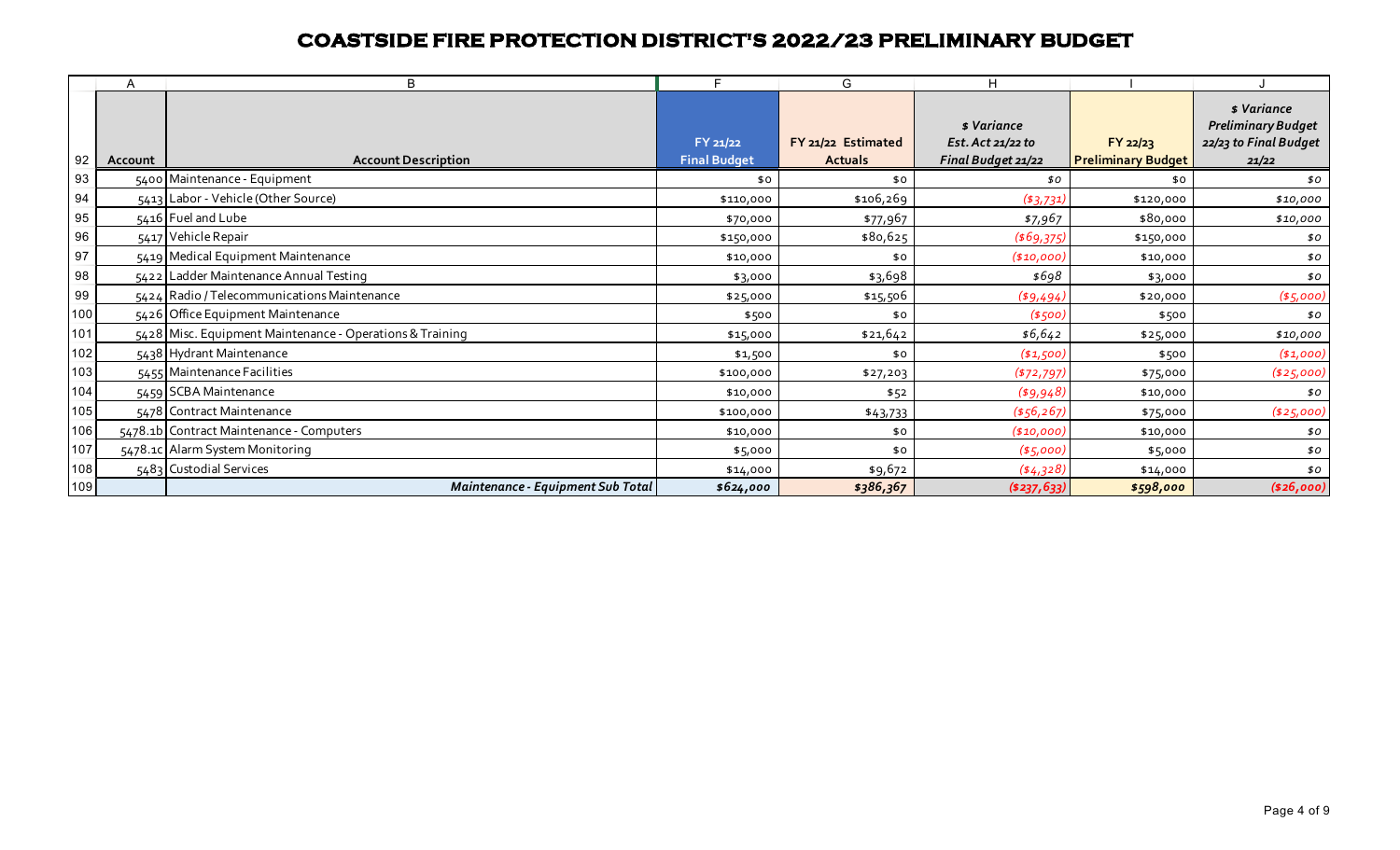|                  | A                                   | B                                                 | E                               | G                                    | H                                                     |                                       | $\mathbf{J}$                                                              |
|------------------|-------------------------------------|---------------------------------------------------|---------------------------------|--------------------------------------|-------------------------------------------------------|---------------------------------------|---------------------------------------------------------------------------|
|                  | 110 Rents & Leases                  |                                                   |                                 |                                      |                                                       |                                       |                                                                           |
| 111              | Account                             | <b>Account Description</b>                        | FY 21/22<br><b>Final Budget</b> | FY 21/22 Estimated<br><b>Actuals</b> | s Variance<br>Est. Act 21/22 to<br>Final Budget 21/22 | FY 22/23<br><b>Preliminary Budget</b> | s Variance<br><b>Preliminary Budget</b><br>22/23 to Final Budget<br>21/22 |
| 112              |                                     | 5521 Rents and Leases - Facilities/Copier (Admin) | \$10,000                        | \$6,739                              | (43, 261)                                             | \$10,000                              | \$0                                                                       |
| 113              |                                     | Rents & Leases Sub Total                          | \$10,000                        | \$6,739                              | ( \$3,261)                                            | \$10,000                              | \$0                                                                       |
|                  |                                     | 114 Insurance Premiums . Risk                     |                                 |                                      |                                                       |                                       |                                                                           |
| 115 <sup>1</sup> | Account                             | <b>Account Description</b>                        | FY 21/22<br><b>Final Budget</b> | FY 21/22 Estimated<br><b>Actuals</b> | s Variance<br>Est. Act 21/22 to<br>Final Budget 21/22 | FY 22/23<br><b>Preliminary Budget</b> | s Variance<br><b>Preliminary Budget</b><br>22/23 to Final Budget<br>21/22 |
| 116              |                                     | 5611 Insurance Premiums - Risk                    | \$90,000                        | \$78,766                             | ( \$11, 234)                                          | \$90,000                              | \$0                                                                       |
| 117              |                                     | <b>Insurance Premiums - Risk Sub Total</b>        | \$90,000                        | \$78,766                             | ( \$11, 234)                                          | \$90,000                              | \$0                                                                       |
|                  |                                     | 118 Utilities (Gas/Electric/Water)                |                                 |                                      |                                                       |                                       |                                                                           |
|                  | 119 Account                         | <b>Account Description</b>                        | FY 21/22<br><b>Final Budget</b> | FY 21/22 Estimated<br><b>Actuals</b> | s Variance<br>Est. Act 21/22 to<br>Final Budget 21/22 | FY 22/23<br><b>Preliminary Budget</b> | s Variance<br><b>Preliminary Budget</b><br>22/23 to Final Budget<br>21/22 |
| 120              |                                     | 5631 Utilities Gas/Electric/Water                 | \$0                             | \$0                                  | \$0                                                   | \$0                                   | \$0                                                                       |
| 121              |                                     | 5631.02 Utilities Station 40 & Admin Offices      | \$35,000                        | \$29,671                             | \$5,329                                               | \$35,000                              | \$0                                                                       |
| 122              |                                     | 5631.03 Utilities Station 41                      | \$15,000                        | \$8,439                              | (56, 561)                                             | \$15,000                              | \$0                                                                       |
| 123              |                                     | 5631.05 Utilities Station 44                      | \$15,000                        | \$10,819                             | (54, 181)                                             | \$15,000                              | \$0                                                                       |
| 124              |                                     | 5631.06 Utilities New Stn 41                      | \$30,000                        | \$33,500                             | \$3,500                                               | \$35,000                              | \$5,000                                                                   |
| 125              |                                     | <b>Utilities Sub Total</b>                        | \$95,000                        | \$82,429                             | (\$12,571)                                            | \$100,000                             | \$5,000                                                                   |
| 127              | 126 Training & Education<br>Account | <b>Account Description</b>                        | FY 21/22<br><b>Final Budget</b> | FY 21/22 Estimated<br><b>Actuals</b> | s Variance<br>Est. Act 21/22 to<br>Final Budget 21/22 | FY 22/23<br><b>Preliminary Budget</b> | s Variance<br><b>Preliminary Budget</b><br>22/23 to Final Budget<br>21/22 |
| 128              |                                     | 5731 Training and Education                       | \$25,000                        | \$3,757                              | (\$21,243)                                            | \$25,000                              | \$0                                                                       |
| 129              |                                     | 5732 Outside Trainer                              | \$60,000                        | \$28,800                             | \$31,200                                              | \$60,000                              | \$0                                                                       |
| 130              |                                     | 5733 Training Materials and Supplies (CERT)       | \$35,000                        | \$6,780                              | ( \$28, 220]                                          | \$35,000                              | \$0                                                                       |
| 131              |                                     | 5733.1A Training Materials and Supplies - General | \$35,000                        | \$1,200                              | ( \$33, 800)                                          | \$35,000                              | \$0                                                                       |
| 132              |                                     | <b>Training &amp; Education Sub Total</b>         | \$155,000                       | \$40,537                             | ( \$114, 463)                                         | \$155,000                             | \$0                                                                       |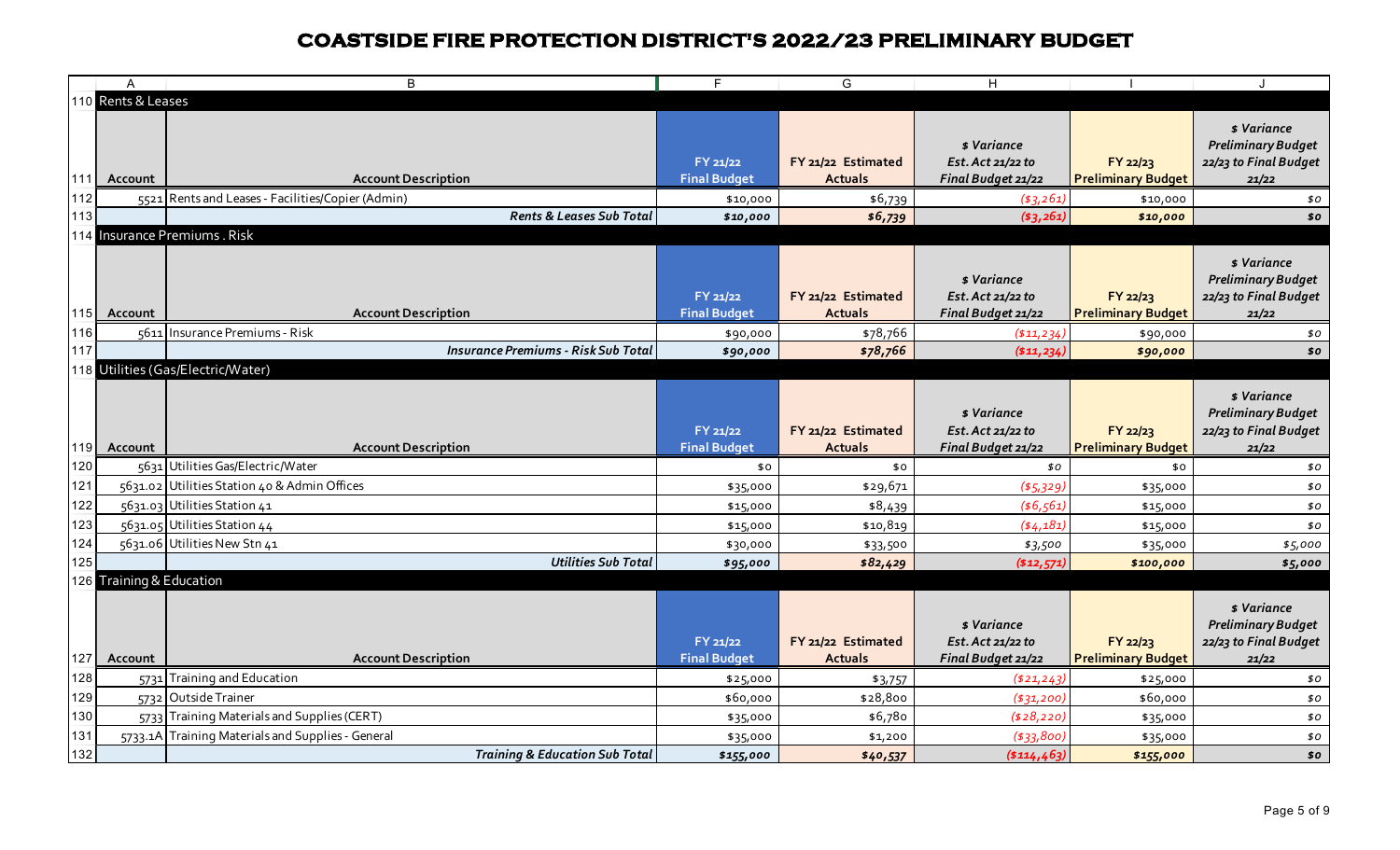|     | $\overline{A}$                  | B                                                | F                               | G                                    | H                                                      |                                       | J                                                                          |
|-----|---------------------------------|--------------------------------------------------|---------------------------------|--------------------------------------|--------------------------------------------------------|---------------------------------------|----------------------------------------------------------------------------|
|     | <b>33 Public Education</b>      |                                                  |                                 |                                      |                                                        |                                       |                                                                            |
| 134 | Account                         | <b>Account Description</b>                       | FY 21/22<br><b>Final Budget</b> | FY 21/22 Estimated<br><b>Actuals</b> | s Variance<br>Est. Act 21/22 to<br>Final Budget 21/22  | FY 22/23<br><b>Preliminary Budget</b> | \$ Variance<br><b>Preliminary Budget</b><br>22/23 to Final Budget<br>21/22 |
| 135 |                                 | 5737 Public Education                            | \$2,500                         | \$10,159                             | \$7,659                                                | \$15,000                              | \$12,500                                                                   |
| 136 |                                 | <b>Public Education Sub Total</b>                | \$2,500                         | \$10,159                             | \$7,659                                                | \$15,000                              | \$12,500                                                                   |
|     | <b>137 Contractual Services</b> |                                                  |                                 |                                      |                                                        |                                       |                                                                            |
| 138 | Account                         | <b>Account Description</b>                       | FY 21/22<br><b>Final Budget</b> | FY 21/22 Estimated<br><b>Actuals</b> | \$ Variance<br>Est. Act 21/22 to<br>Final Budget 21/22 | FY 22/23<br><b>Preliminary Budget</b> | \$ Variance<br><b>Preliminary Budget</b><br>22/23 to Final Budget<br>21/22 |
| 139 |                                 | 5800 Contractual Services                        | \$0                             | \$0                                  | \$0                                                    | \$0                                   | \$0                                                                        |
| 140 |                                 | 5815 Fire Net Six Joint Dispatch                 | \$21,665                        | \$25,310                             | \$3,645                                                | \$35,000                              | \$13,335                                                                   |
| 141 |                                 | 5834 Legal                                       | \$300,000                       | \$69,415                             | (\$230,585)                                            | \$100,000                             | (\$200,000)                                                                |
| 142 |                                 | 5842 Audit & CPA Services                        | \$15,000                        | \$600                                | (\$14,400)                                             | \$15,000                              | \$0                                                                        |
| 143 |                                 | 5856 Mapping Project                             | \$5,000                         | \$3,456                              | (\$1,544)                                              | \$5,000                               | \$0                                                                        |
| 144 |                                 | 5858 Other Professional Contract Services        | \$50,000                        | \$82,546                             | \$32,546                                               | \$50,000                              | \$0                                                                        |
| 145 |                                 | 5865 Medical Examinations - Volunteer RPP        | \$7,500                         | \$0                                  | (\$7,500)                                              | \$7,500                               | \$0                                                                        |
| 146 |                                 | 5874 SMCO Tax Collector                          | \$6,500                         | \$6,798                              | \$298                                                  | \$6,500                               | \$0                                                                        |
| 147 |                                 | 5876 Other Profession Services                   | \$300,000                       | \$210,993                            | ( \$89,007)                                            | \$250,000                             | (\$50,000)                                                                 |
| 148 |                                 | 5876.01 Payroll Services                         | \$3,500                         | \$2,352                              | ( \$1, 148)                                            | \$3,500                               | \$0                                                                        |
| 149 |                                 | 5876.02 Election Expenses                        | \$65,000                        | \$0                                  | ( \$65,000]                                            | \$65,000                              | \$0                                                                        |
| 150 | 5876.06 EDS                     |                                                  | \$12,000                        | \$0                                  | (\$12,000]                                             | \$12,000                              | \$0                                                                        |
| 151 |                                 | 5876.07 Background Investigations                | \$5,000                         | \$0                                  | (\$5,000]                                              | \$5,000                               | \$0                                                                        |
| 152 |                                 | 5876.09 Special Projects                         | \$2,500                         | \$2,100                              | (4400)                                                 | \$2,500                               | \$0                                                                        |
| 153 |                                 | 5876.10 Plan Check Review / Inspector            | \$10,000                        | \$242                                | $($ \$9,758)                                           | \$10,000                              | \$0                                                                        |
| 154 |                                 | 5876.14 Televised Board Meeting                  | \$5,000                         | \$0                                  | $($ \$5,000)                                           | \$5,000                               | \$0                                                                        |
| 155 |                                 | 5876.18 LAFCO                                    | \$11,000                        | \$0                                  | (\$11,000)                                             | \$11,000                              | \$0                                                                        |
| 156 |                                 | 5876.2 CAL FIRE Contract                         | \$8,951,933                     | \$6,666,156                          | $(*2, 285, 777)$                                       | \$9,350,447                           | \$398,514                                                                  |
| 157 |                                 | 5876.22 County Accounting Services               | \$10,000                        | \$12,006                             | \$2,006                                                | \$12,000                              | \$2,000                                                                    |
| 158 |                                 | <b>Contractual Services Sub Total</b>            | \$9,781,598                     | \$7,081,974                          | ( \$2,699,624)                                         | \$9,945,447                           | \$163,849                                                                  |
|     |                                 | 159 Improvements / Structures less than \$10,000 |                                 |                                      |                                                        |                                       |                                                                            |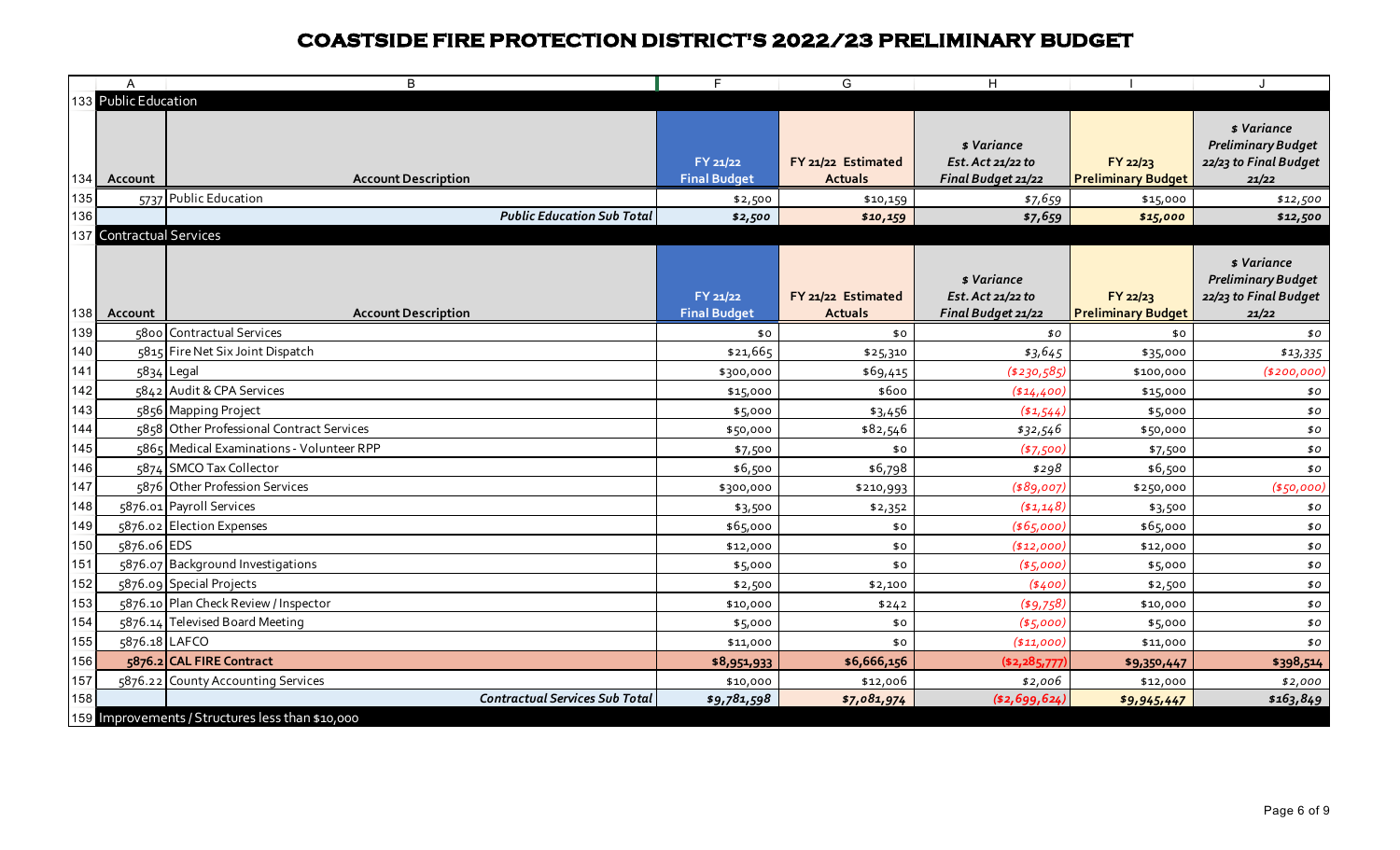|            | Α       | B                                                                            | F.                              | G                                    | H.                                                     |                                         |                                                                            |
|------------|---------|------------------------------------------------------------------------------|---------------------------------|--------------------------------------|--------------------------------------------------------|-----------------------------------------|----------------------------------------------------------------------------|
| 160        | Account | <b>Account Description</b>                                                   | FY 21/22<br><b>Final Budget</b> | FY 21/22 Estimated<br><b>Actuals</b> | \$ Variance<br>Est. Act 21/22 to<br>Final Budget 21/22 | $FY$ 22/23<br><b>Preliminary Budget</b> | \$ Variance<br><b>Preliminary Budget</b><br>22/23 to Final Budget<br>21/22 |
| 161        |         | 5961 Improvements / Structures <\$10,000                                     | \$10,000                        | \$0                                  | (\$10,000)                                             | \$0                                     | (\$10,000)                                                                 |
| 162        |         | 5961.01 Station 40 Improvements <\$10,000                                    | \$25,000                        | \$1,329                              | (\$23,671)                                             | \$25,000                                | \$0                                                                        |
| 163        |         | 5961.02 Station 41 Improvements <\$10,000                                    | \$10,000                        | \$0                                  | (\$10,000)                                             | \$25,000                                | \$15,000                                                                   |
| 164        |         | 5961.03 Station 44 Improvements <\$10,000                                    | \$10,000                        | \$0                                  | (\$10,000]                                             | \$25,000                                | \$15,000                                                                   |
| 165        |         | Improvements / Structures <\$10,000 Sub - Total                              | \$55,000                        | \$1,329                              | $(*53, 671)$                                           | \$75,000                                | \$20,000                                                                   |
|            |         | 166 Equipment & Apparatus less than \$10,000                                 |                                 |                                      |                                                        |                                         |                                                                            |
|            |         |                                                                              | FY 21/22                        | FY 21/22 Estimated                   | s Variance<br>Est. Act 21/22 to                        | FY 22/23                                | <i>s</i> Variance<br><b>Preliminary Budget</b><br>22/23 to Final Budget    |
| 167        | Account | <b>Account Description</b>                                                   | <b>Final Budget</b>             | <b>Actuals</b>                       | Final Budget 21/22                                     | <b>Preliminary Budget</b>               | 21/22                                                                      |
| 168        |         | 5971 Equipment & Apparatus <\$10,000                                         | \$725,000                       | \$20,190                             | ( \$704, 810)                                          | \$0                                     | (\$725,000)                                                                |
| 169        |         | 5971.01 Apparatus & Equipment (New Apparatus & Vehicle Outfitting) <\$10,000 | \$0                             | \$71,559                             | \$71,559                                               | \$650,000                               | \$650,000                                                                  |
| 170        |         | 5971.02 Communications Equipment <\$10,000                                   | \$0                             | \$23,538                             | \$23,538                                               | \$10,000                                | \$10,000                                                                   |
| 171        |         | 5971.03 Computers <\$10,000                                                  | \$0                             | \$0                                  | \$0                                                    | \$0                                     | \$0                                                                        |
| 172        |         | 5971.04 Furniture<\$10,000                                                   | \$0                             | \$18,037                             | \$18,037                                               | \$10,000                                | \$10,000                                                                   |
| 173        |         | 5971.05 Hose<\$10,000                                                        | \$0                             | \$0                                  | \$0                                                    | \$10,000                                | \$10,000                                                                   |
| 174        |         | 5971.06 Ladders <\$10,000                                                    | \$0                             | \$0                                  | \$0                                                    | \$0                                     | \$0                                                                        |
| 175        |         | 5971.08 Radios <\$10,000                                                     | \$0                             | \$19,988                             | \$19,988                                               | \$25,000                                | \$25,000                                                                   |
| 176        |         | 5971.10 PPE <\$10,000                                                        | \$0                             | \$57,673                             | \$57,673                                               | \$120,000                               | \$120,000                                                                  |
| 177<br>178 |         | 5971.11 SCBA <\$10,000<br>5971.12 Station Equipment <\$10,000                | \$0                             | \$6,865                              | \$6,865<br>\$16,781                                    | \$10,000                                | \$10,000                                                                   |
| 179        |         | 5971.14 Cliff Rescue <\$10,000                                               | \$0                             | \$16,781                             |                                                        | \$10,000                                | \$10,000                                                                   |
| 180        |         | 5971.18 PT Equipment <\$10,000                                               | \$0<br>\$0                      | \$11,159                             | \$11,159                                               | \$10,000                                | \$10,000                                                                   |
| 181        |         | 5971.19 Station Appliances <\$10,000                                         | \$0                             | \$7,741<br>\$6,796                   | \$7,741<br>\$6,796                                     | \$10,000<br>\$10,000                    | \$10,000<br>\$10,000                                                       |
| 182        |         | Equipment & Apparatus <\$10,000 Sub - Total                                  | \$725,000                       | \$260,327                            | (464, 673)                                             | \$875,000                               | \$150,000                                                                  |
|            |         | 183 Improvements / Structures more than \$10,000                             |                                 |                                      |                                                        |                                         |                                                                            |
| 184        | Account | <b>Account Description</b>                                                   | FY 21/22<br><b>Final Budget</b> | FY 21/22 Estimated<br><b>Actuals</b> | s Variance<br>Est. Act 21/22 to<br>Final Budget 21/22  | FY 22/23<br><b>Preliminary Budget</b>   | \$ Variance<br><b>Preliminary Budget</b><br>22/23 to Final Budget<br>21/22 |
| 185        |         | 7211 Improvement / Structures > \$10,000                                     | \$200,000                       | \$0                                  | (\$200,000)                                            | \$0                                     | (\$200,000)                                                                |
| 186        |         | 7211.01 Station 40 Improvements > \$10,000                                   | \$0                             | \$0                                  | \$0                                                    | \$150,000                               | \$150,000                                                                  |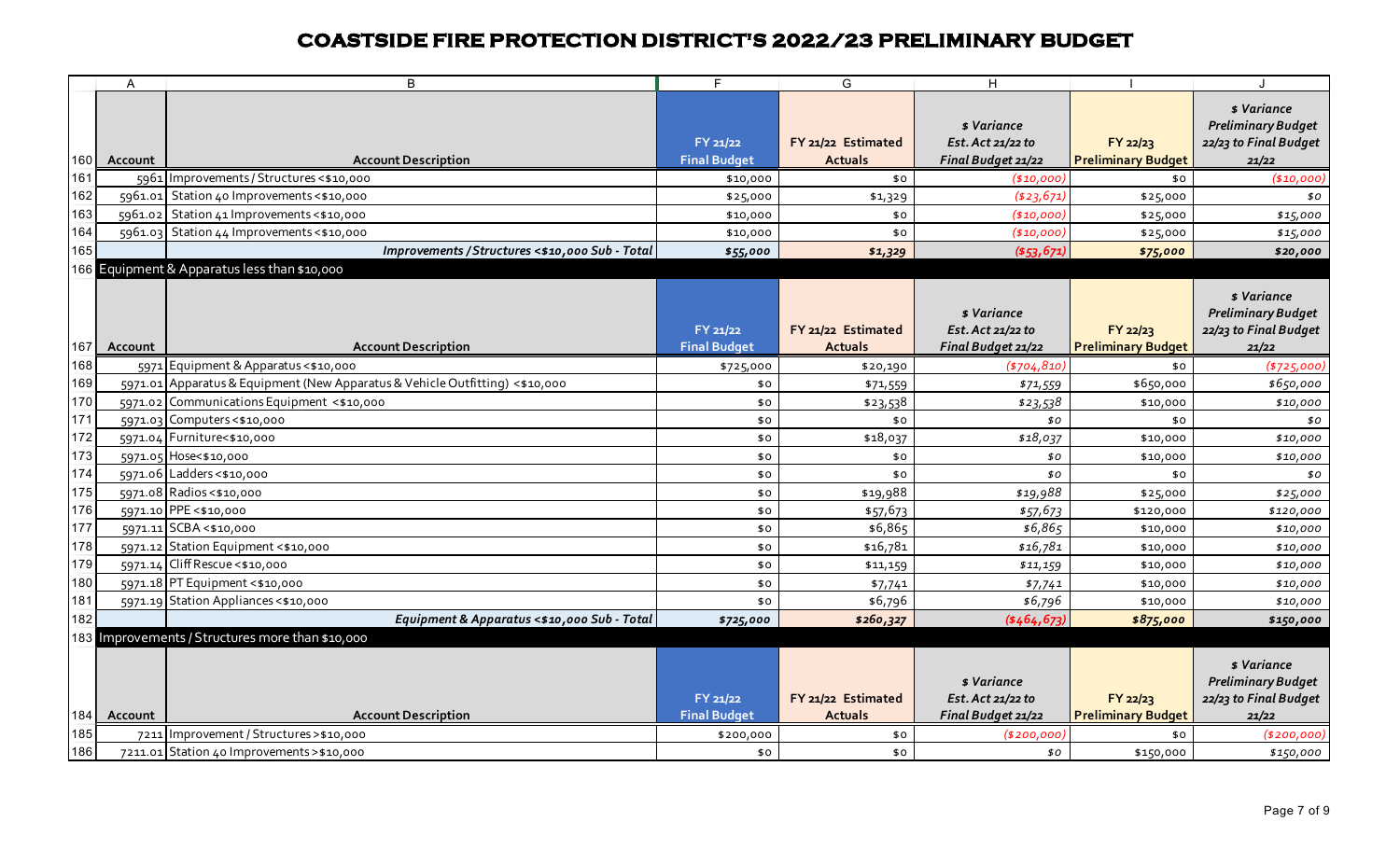|     | A       | B                                           | F.                              | G                                    | н                                                     |                                       |                                                                            |
|-----|---------|---------------------------------------------|---------------------------------|--------------------------------------|-------------------------------------------------------|---------------------------------------|----------------------------------------------------------------------------|
| 187 |         | 7211.02 Station 41 Improvements > \$10,000  | \$0                             | \$0                                  | \$0                                                   | \$25,000                              | \$25,000                                                                   |
| 188 |         | 7211.03 Station 44 Improvements > \$10,000  | \$0                             | \$0                                  | \$0                                                   | \$25,000                              | \$25,000                                                                   |
| 189 |         | Improvement / Structures >\$10,000 - Total  | \$200,000                       | \$0                                  | ( \$200,000 ]                                         | \$200,000                             | \$0                                                                        |
|     |         | 190 Equipment and Apparatus > \$10,000      |                                 |                                      |                                                       |                                       |                                                                            |
| 191 | Account | <b>Account Description</b>                  | FY 21/22<br><b>Final Budget</b> | FY 21/22 Estimated<br><b>Actuals</b> | s Variance<br>Est. Act 21/22 to<br>Final Budget 21/22 | FY 22/23<br><b>Preliminary Budget</b> | \$ Variance<br><b>Preliminary Budget</b><br>22/23 to Final Budget<br>21/22 |
| 192 |         | 7311 Equipment & Apparatus > \$10,000       | \$0                             | \$134,479                            | \$134,479                                             | \$0                                   | \$0                                                                        |
| 193 |         | 7311.01 Vehicles > \$10,000                 | \$675,000                       | \$150,514                            | ( \$524, 486)                                         | \$250,000                             | ( \$425,000]                                                               |
| 194 |         | 7311.02 Communications Equipment >\$10,000  | \$15,000                        | \$11,858                             | (43,142)                                              | \$15,000                              | \$0                                                                        |
| 195 |         | 7311.03 Equipment - Operations > \$10,000   | \$12,000                        | \$0                                  | (\$12,000)                                            | \$12,000                              | \$0                                                                        |
| 196 |         | 7311.04 Furniture > \$10,000                | \$12,000                        | \$0                                  | ( \$12,000 ]                                          | \$12,000                              | \$0                                                                        |
| 197 |         | 7311.06 Ladders>\$10,000                    | \$0                             | \$0                                  | \$0                                                   | \$0                                   | \$0                                                                        |
| 198 |         | 7311.07 EMS Equipment >\$10,000             | \$25,000                        | \$29,350                             | \$4,350                                               | \$25,000                              | \$0                                                                        |
| 199 |         | 7311.08 Radios>\$10,000                     | \$0                             | \$60                                 | \$60                                                  | \$25,000                              | \$25,000                                                                   |
| 200 |         | 7311.11 SCBAs>\$10,000                      | \$50,000                        | \$270,000                            | \$220,000                                             | \$15,000                              | (\$35,000)                                                                 |
| 201 |         | 7311.12 Station Equipment >\$10,000         | \$0                             | \$59,770                             | \$59,770                                              | \$0                                   | \$0                                                                        |
| 202 |         | 7311.13 Water Rescue/UAV / Drone > \$10,000 | \$0                             | \$0                                  | \$0                                                   | \$110,000                             | \$110,000                                                                  |
| 203 |         | Equipment & Apparatus >\$10,000 Sub - Total | \$789,000                       | \$656,031                            | ( \$132, 969)                                         | \$464,000                             | ( \$325,000)                                                               |